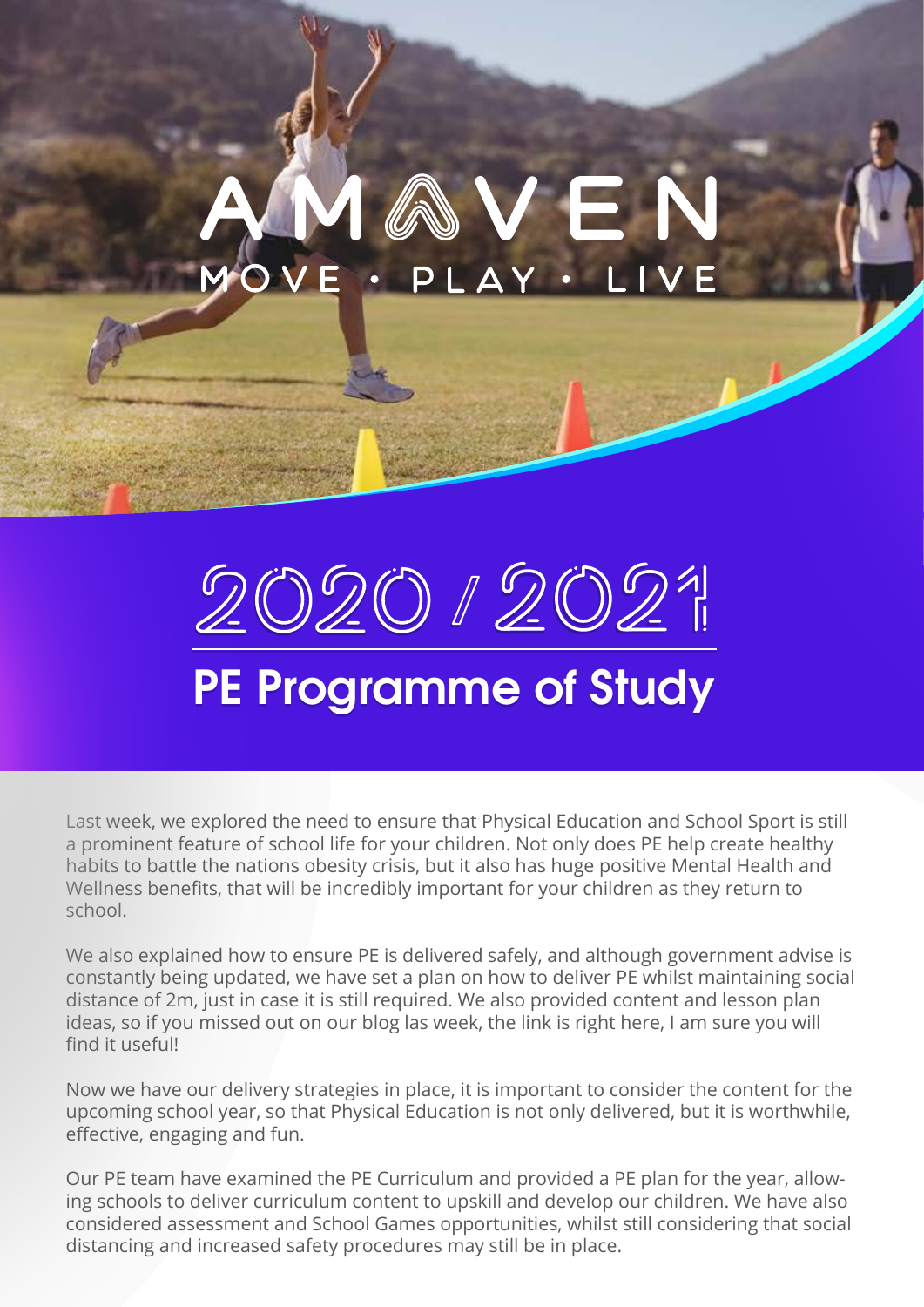## **KS1**

**2020/2021 PE Programme of Study**<br>MOVE - PLAY - LIVE

| When          | Hour 1<br>(Fundamental Movements) | Hour <sub>2</sub><br>(Sport Specific Skills) | <b>Benefits</b>                                                                                               |
|---------------|-----------------------------------|----------------------------------------------|---------------------------------------------------------------------------------------------------------------|
| Autumn        | Jumping Activities                | My Zone PE / Games                           | Includes a huge range of skills and movements to<br>support the children after a long break                   |
|               |                                   |                                              | Designed specifically to give curriculum support at<br>social distances.                                      |
| Autumn        | <b>Running Activities</b>         | Running and Jumping<br>Games                 | Individual Activity                                                                                           |
|               |                                   |                                              | Easy to maintain social distancing                                                                            |
|               |                                   |                                              | Limited shared equipment                                                                                      |
| <b>Spring</b> | Kicking Skills                    | <b>Ball Mastery Games</b>                    | Ball Mastery activities can be completed individually                                                         |
|               |                                   |                                              | Small group work can be achieved whilst maintain-<br>ing social distance.                                     |
|               |                                   |                                              | Develops running, jumping, throwing and catching<br>skills.                                                   |
|               |                                   |                                              | Develops Agility Balance and Coordination                                                                     |
| <b>Spring</b> | <b>Bouncing Activities</b>        | Dance & Yoga                                 | Individual Activity                                                                                           |
|               |                                   |                                              | Easy to maintain social distancing                                                                            |
|               |                                   |                                              | Limited shared equipment                                                                                      |
|               |                                   |                                              | Develops a range of skills<br>Clear links to mindfulness and emotional wellbeing                              |
| <b>Summer</b> | Throwing and<br>Catching          | Athletics                                    | Individual Events                                                                                             |
|               |                                   |                                              | Easy to maintain social distancing                                                                            |
|               |                                   |                                              | Limited shared equipment                                                                                      |
|               |                                   |                                              | Develops running, jumping, throwing and catching<br>skills. Individual Events                                 |
|               |                                   |                                              | Develops Agility, Balance and Coordination.                                                                   |
| <b>Summer</b> | <b>Striking Skills</b>            | Striking and<br><b>Target Practice</b>       | Target Practice games allows use of a range of skills<br>including striking.                                  |
|               |                                   |                                              | Can be developed into mini tennis, kwik cricket etc<br>if children are competent and its safe to participate. |
|               |                                   |                                              | Limited shared equipment                                                                                      |

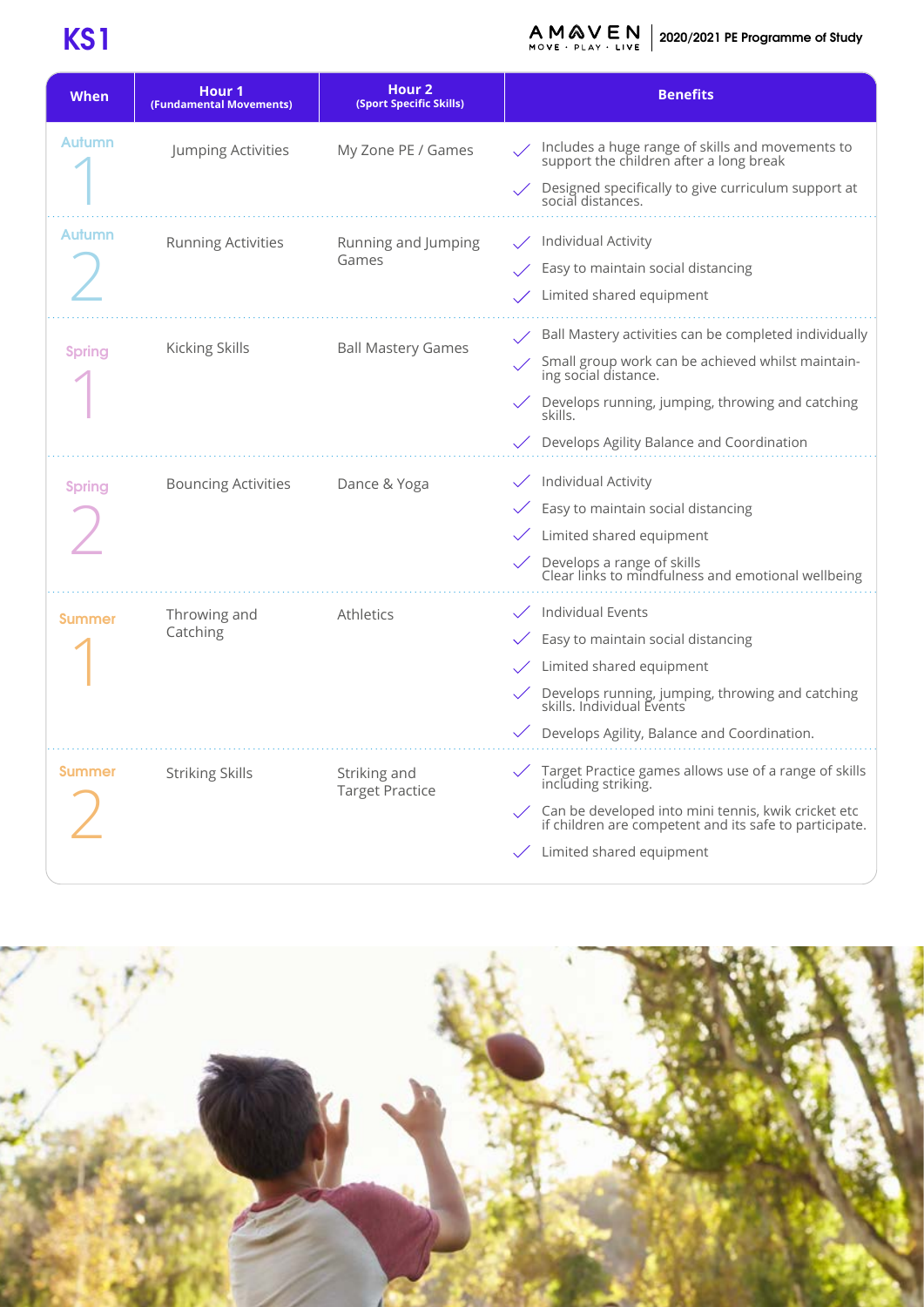### **KS2**

**2020/2021 PE Programme of Study** MOVE · PLAY · LIVE

| <b>When</b>   | Hour <sub>1</sub><br>(Fundamental Movements) | Hour <sub>2</sub><br>(Sport Specific Skills)        | <b>Benefits</b>                                                                             |
|---------------|----------------------------------------------|-----------------------------------------------------|---------------------------------------------------------------------------------------------|
| Autumn        |                                              |                                                     | Includes a huge range of skills and movements to<br>support the children after a long break |
|               | Jumping Activities                           | My Zone PE / Games                                  | Designed specifically to give curriculum support at<br>social distances.                    |
| Autumn        | <b>Running Activities</b>                    | Outdoor and<br><b>Adventurous Activity</b>          | Easy to maintain social distancing.                                                         |
|               |                                              |                                                     | Can be delivered outside in all weathers                                                    |
|               |                                              |                                                     | Develops a range of skills including team work.                                             |
|               | <b>Kicking Skills</b>                        | <b>Ball Mastery</b><br>(Football and<br>Basketball) | Ball Mastery activities can be completed individually                                       |
| <b>Spring</b> |                                              |                                                     | Small group work can be achieved whilst maintain-<br>ing social distance.                   |
|               |                                              |                                                     | Develops running, jumping, throwing and catching<br>skills.                                 |
|               |                                              |                                                     | Develops Agility Balance and Coordination                                                   |
|               |                                              |                                                     | Link to competitive                                                                         |
|               | <b>Bouncing Activities</b>                   | Dance, Gymnastic<br>Activities ** and<br>Yoga       | Individual Events                                                                           |
| <b>Spring</b> |                                              |                                                     | Easy to maintain social distancing                                                          |
|               |                                              |                                                     | Limited shared equipment                                                                    |
|               |                                              |                                                     | Develops Strength, Flexibility, Agility, Balance and<br>Coordination.                       |
|               |                                              |                                                     | Considers mindfulness.                                                                      |
|               | Throwing and                                 | Athletics (Individual<br>Events)                    | Individual Events                                                                           |
| <b>Summer</b> |                                              |                                                     | Easy to maintain social distancing                                                          |
|               | Catching                                     |                                                     | Limited shared equipment                                                                    |
|               |                                              |                                                     | Develops running, jumping, throwing and catching<br>skills.                                 |
|               |                                              |                                                     | Develops Strength, Flexibility, Agility, Balance and<br>Coordination.                       |
|               | <b>Striking Skills</b>                       | <b>Summer Sports</b><br>(Tennis and Badmin-<br>ton) | Individual Events                                                                           |
| <b>Summer</b> |                                              |                                                     | Easy to maintain social distancing                                                          |
|               |                                              |                                                     | Limited shared equipment (rackets to be sanitised<br>after each lesson)                     |
|               |                                              |                                                     | Develops striking skills.                                                                   |
|               |                                              |                                                     | Agility, Balance and Coordination.                                                          |
|               |                                              |                                                     | Cricket and Rounders can be played if safe at this<br>point)                                |

*\*\* Gymnastics should be modified to include basic shapes, travels and floor work, delivery should be outside and as such should be risk assessed fully.* 

The above timetables are just examples, but we hope that this will provide teachers with the opportunity to deliver structured meaningful PE. We have also planned for all delivery to take place outdoors; this will bring its own challenges, and we have attempted to consider seasonal constraints when designing our content. Remember for the time being, it is unquestionably safest to deliver your PE outdoors.

We are still recommending that a minimum of two hours PE happens every week, and our belief in delivering an hour of skill development followed by sport specific activity has not changed. However, we recognise that school facilities and the need of the children may impact on this.